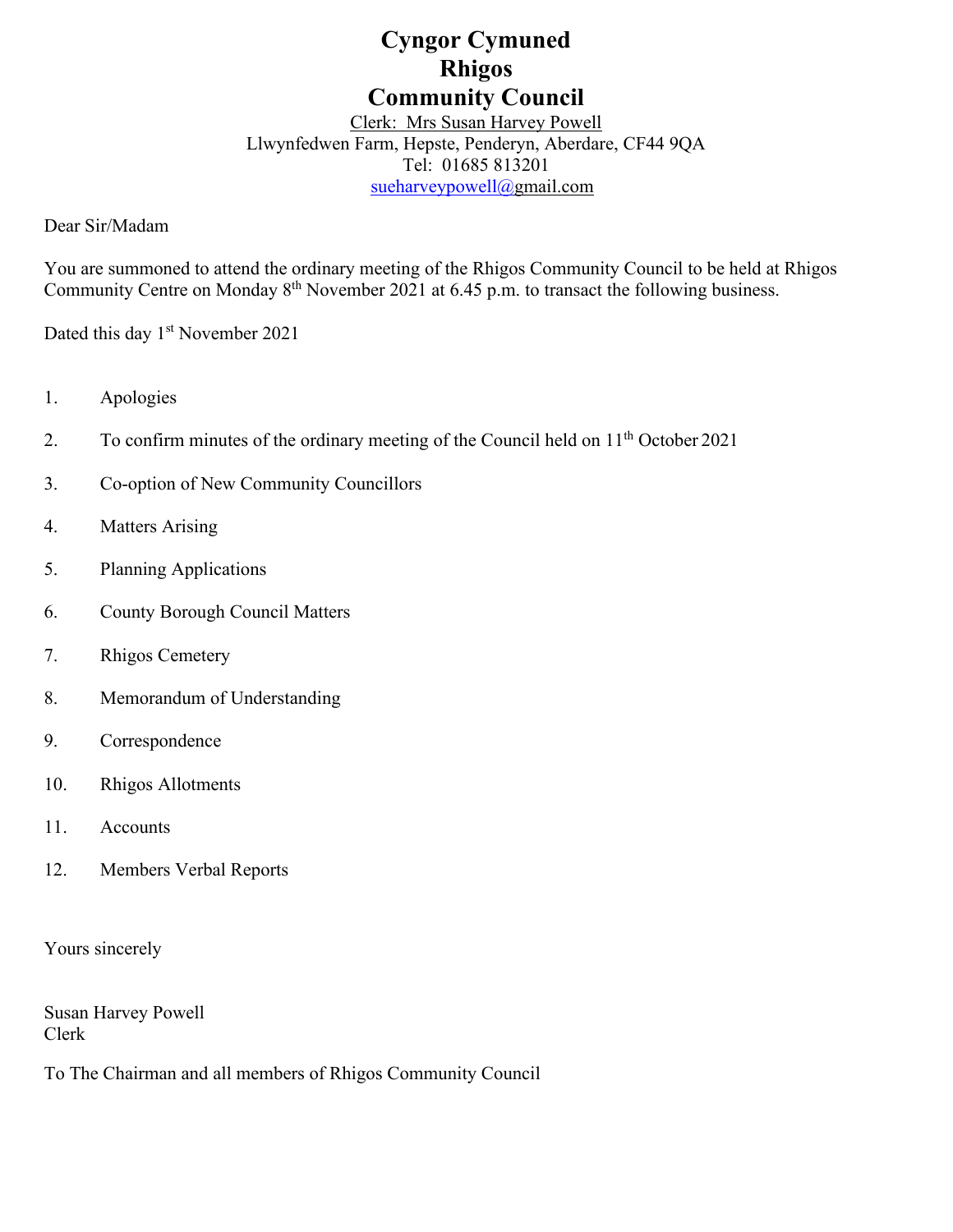## **Rhigos Community Council**

Minutes of the ordinary meeting of Rhigos Community Council held at Rhigos Community Centre on Monday 11<sup>th</sup> October 2021 at 6.45 p.m.

Present: Cllrs. P Oliver, H Wagner, M Evans, M Smith, C Hopes, O Morgan, G Thomas

Apologies: Cllr. S Maull

### **2021/80 Minutes**

It was resolved to confirm Minutes of the Ordinary Meeting of the Council held on 11<sup>th</sup> October 2021

### **2021/81 Declaration of Interest**

None recorded

### **2021/82 Matters Arising**

- a. Bike Track Cwm Hwnt the 30 m.p.h. speed limit in Halt Road should be available for consultation in the next few weeks..
- b. Land at Hirwaun Roundabout our solicitor is looking into this
- c. Old Parish Road a meeting is being held on  $14<sup>th</sup>$  October 2021
- d. Dangerous trees on Rhigos Road the replies will be sent to County Cllr. Thomas
- e. Enviroparks Planning Application nothing to report
- f. New seat in the playground Cllr. Evans will contact Lisa Austin RCTCBC

### **2021/83 Planning**

It was resolved to note:

- a. Proposed wooden storage cabin workspace 10 Heol y De
- b. Change of use of land to B8 storage Fferm Nantllechau, Halt Road

Pre planning proposal End of Life Tyre Process – Unit R, Hirwaun Industrial Estate Cllr. Oliver, Evans and County Councillor Thomas attended a recent presentation and reported to the community council. A need for a community consultation was emphasised before any decision is made.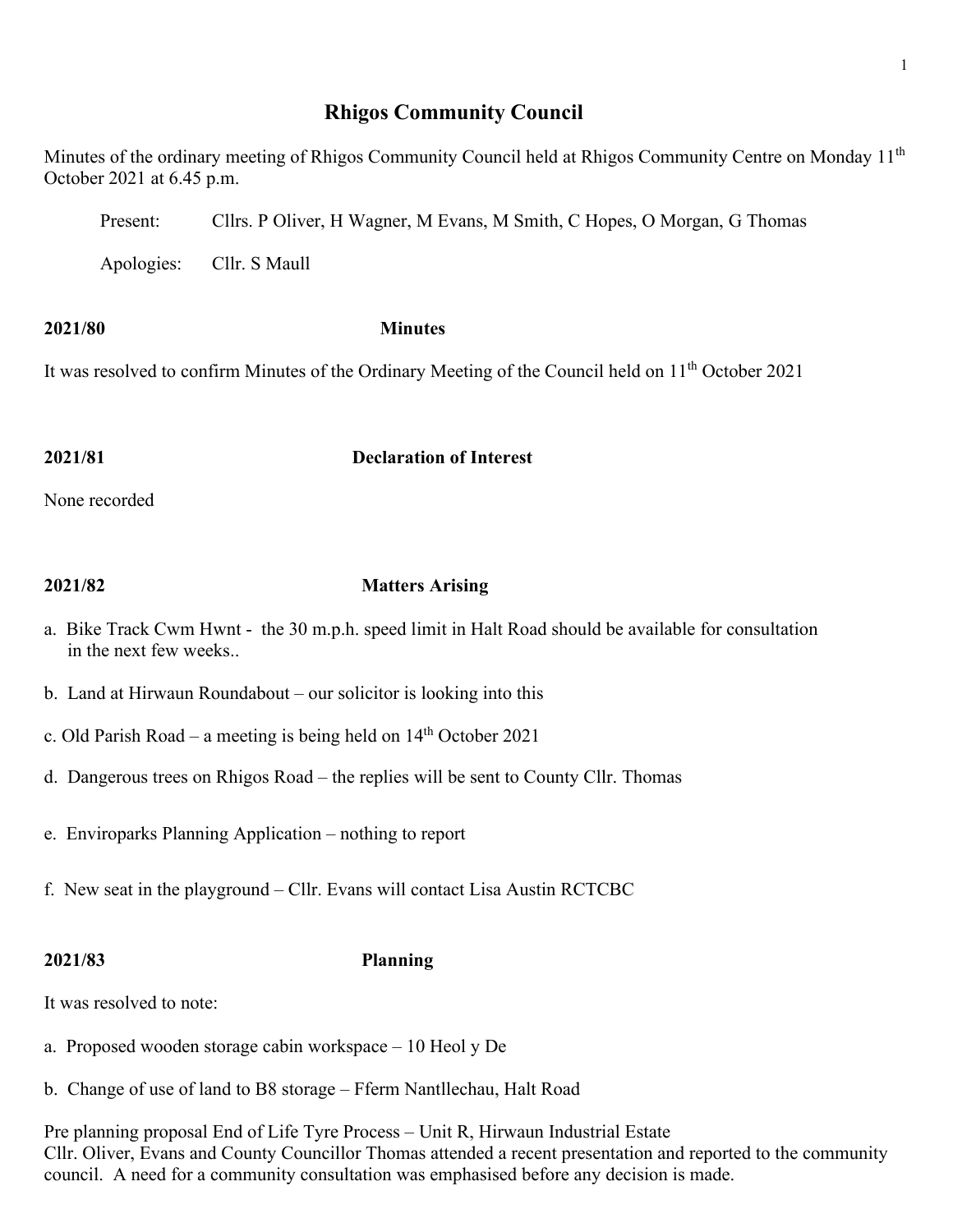### **2021/84 County Borough Council Matters**

It was resolved that the following complaints be passed on to Councillor G Thomas for his attention.

- a. Drains need cleaning on the Glynneath bank
- b. Builders rubbish has been dumped on the old parish road and there is a burnt out car there.
- c. There is a lot of litter around the village.
- d. The litter bin in Mount Road is overflowing.
- e. A child's bike has been left in the park opposite the community centre.
- f. The gulley in Cwrt Twyn Rhyd needs cleaning.
- g. The pavement is crumbling outside a house in Heol Esgyn
- h. The new roundabouts on the A465 have poor visibility
- i. Water is holding near the bus stop in Heol Esgyn
- j. There are potholes near the school in Heol y Graig.

### **2021/85 Rhigos Cemetery**

There have been problems with the tarring which need to be rectified.

### **2021/86 Correspondence**

It was resolved to receive the following correspondence

- a. Together for Our Planet Big Lottery Funding
- b. Consultation on Updating Earnings Threshold for Council Tax Recovery
- c. Welsh Government Survey of all councillors